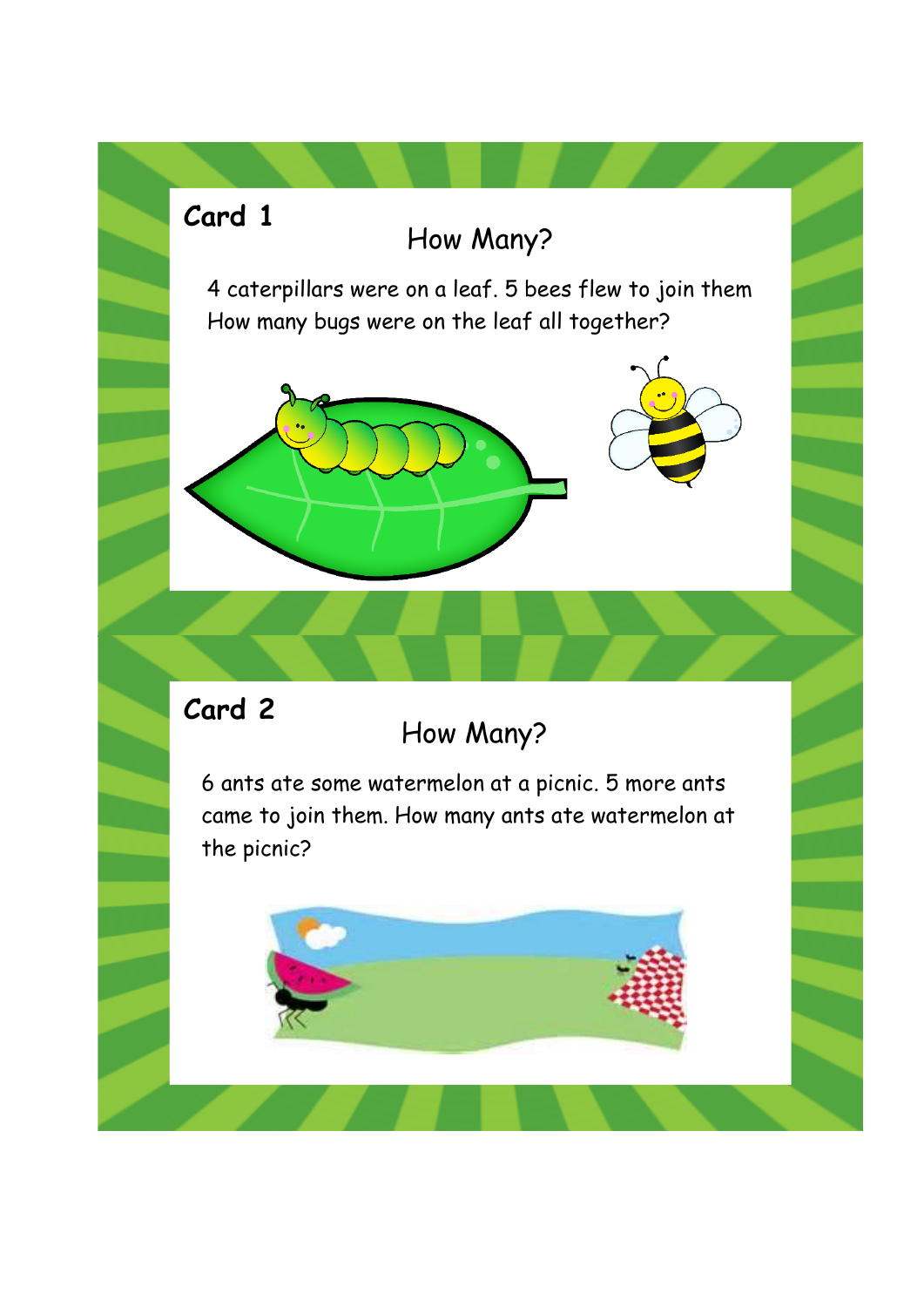## How Many?

9 children were looking for bugs. 4 more children came to look for bugs. How many children were looking for bugs?



#### **Card 4**

#### How Many?

10 ladybirds went home. There were 5 ladybirds already at home. How many ladybirds were at home?

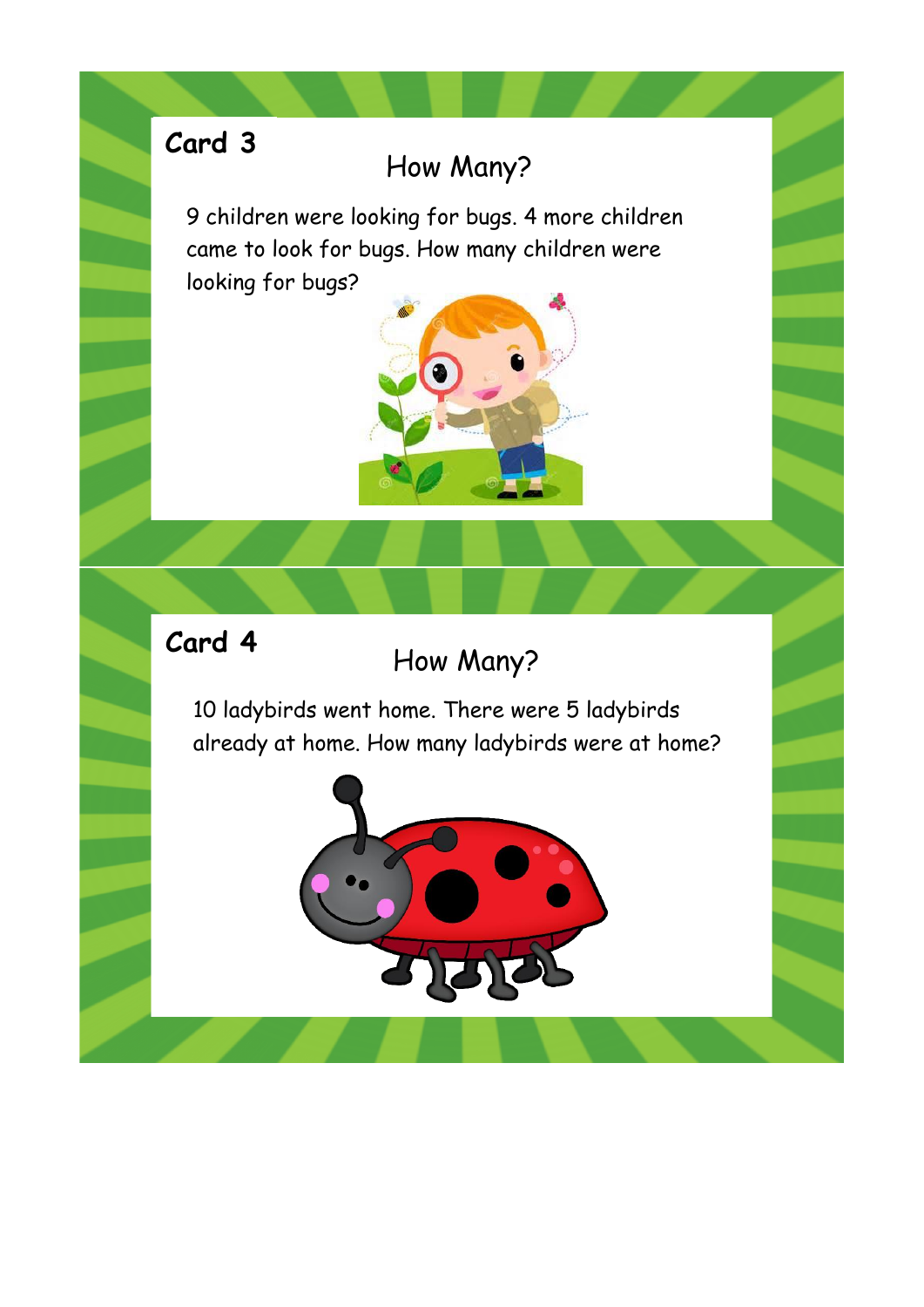#### How Many?

6 grasshoppers chirped on a leaf. 10 more grasshoppers hopped in the grass. How many grasshoppers were there all together?



#### **Card 6**

## How Many?

2 snails crossed the road to get lunch. 9 more snails crossed the road after lunch. How many snails crossed the road all together?

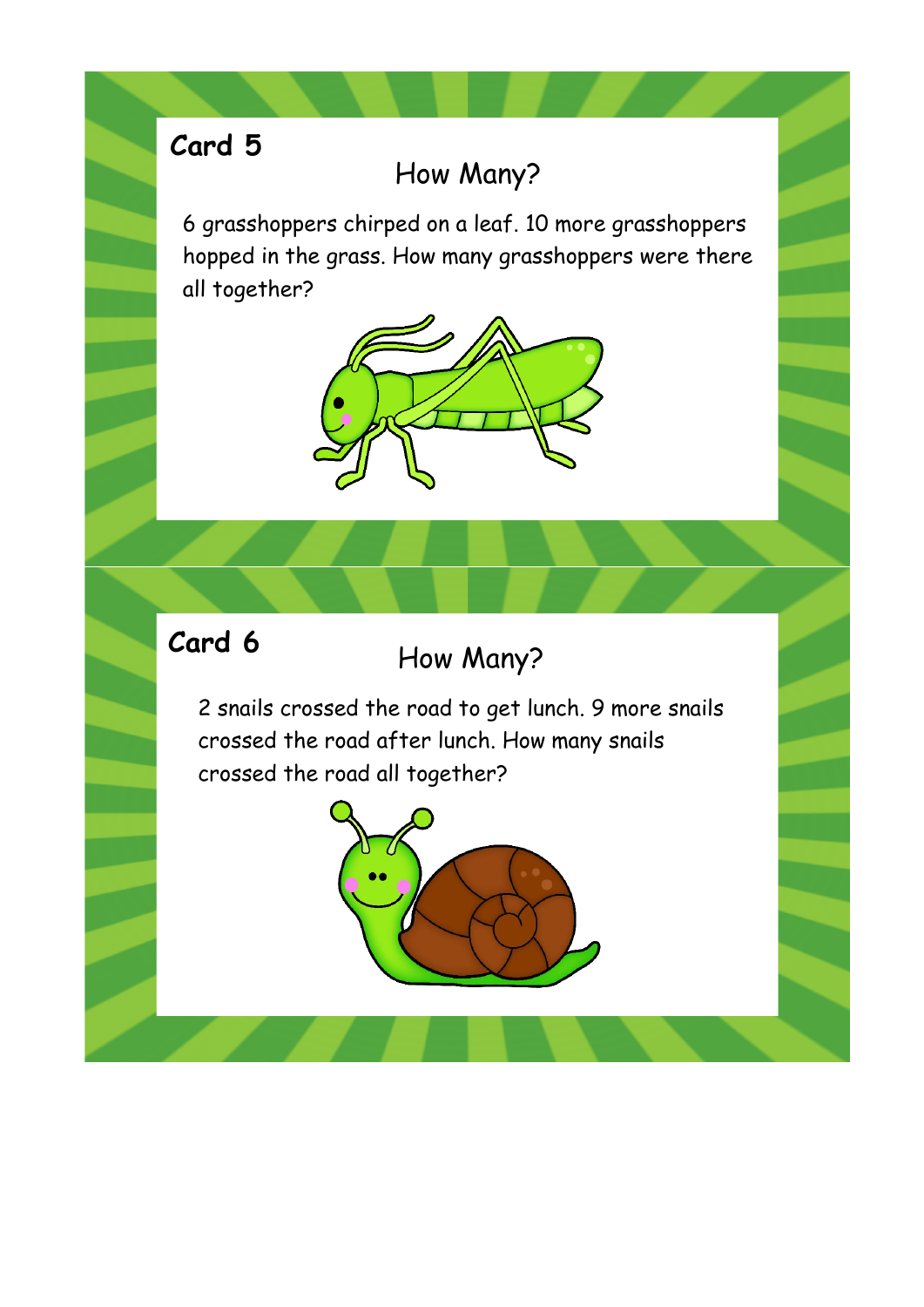#### How Many?

A spider got 5 flies in its web on Monday. It got 5 flies on Tuesday. It got 7 flies on Wednesday. How many flies did the spider get all together?



How Many?

5 slaters hid under a rock. 7 more slaters joined them under the rock. How many slaters are under the rock now?